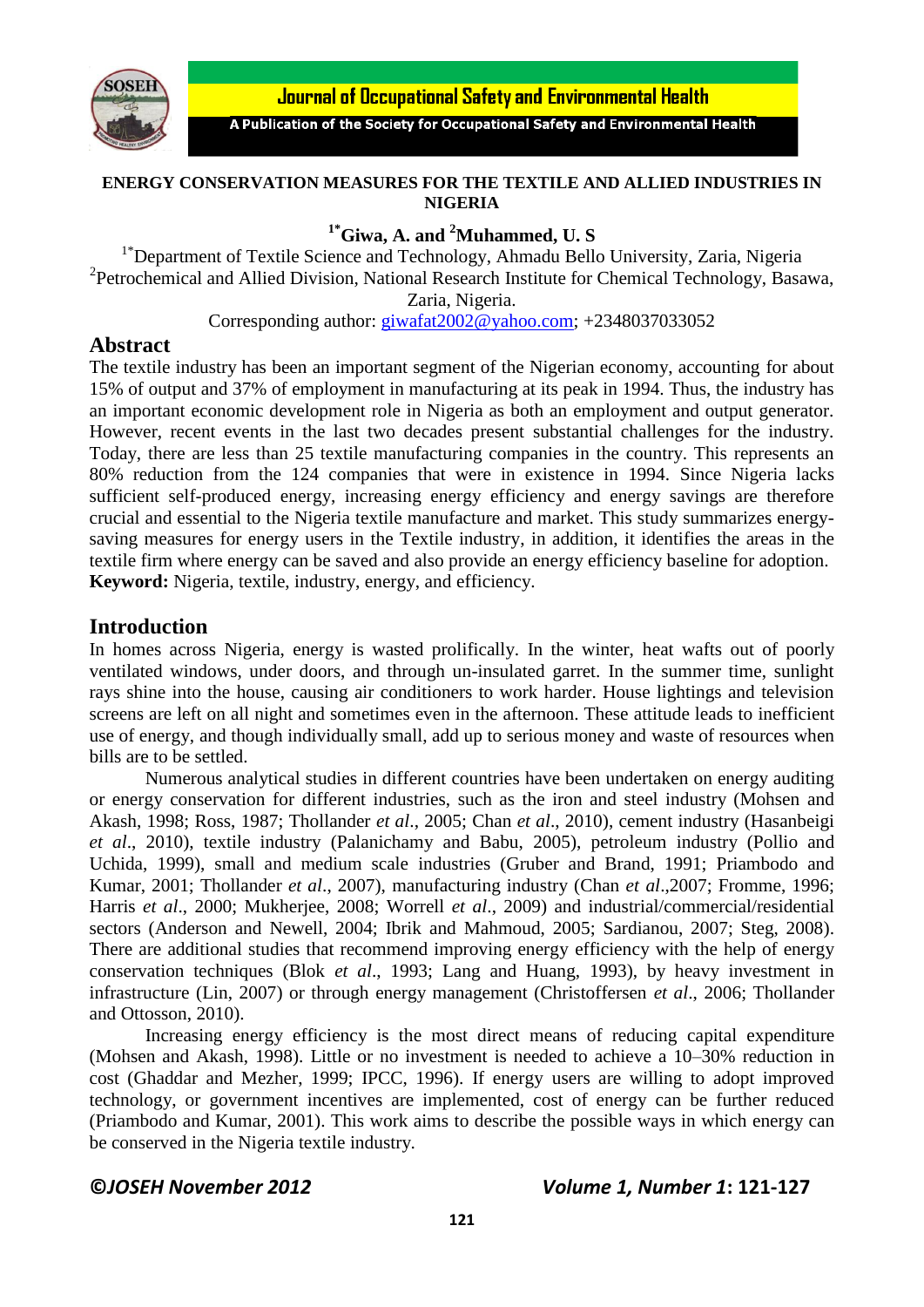#### **Giwa, A. and Muhammed, U. S (2012). Energy conservation measures for the textile and allied industries in Nigeria**

**The Textile Industry:** The textile industry is one of the oldest in the world. The oldest known textiles, which date back to about 5,000 B.C., are scraps of linen cloth found in Egyptian caves. The industry was primarily a family and domestic one until the early part of the 1500s when the first factory system was established. It wasn't until the Industrial Revolution in England, in the 18th century, that power machines for spinning and weaving were invented. In 1769 when Richard Arkwright's spinning frame with variable speed rollers was patented, water power replaced manual power (Neefus, 1982). The Nigerian Textile Industry is approximately 57 years old. The first textile firm in Nigeria was Kaduna Textile Mills which was established in 1956. United Nigeria Textiles and Arewa Textiles were established in the early 1960's. By the late 1960's Afprint, Asaba Textiles, Enpee Plc, Aswani Textiles and Five Star came on stream. During this period, the demand for textiles was relatively high-grey cloth and printed fabrics were produced for both urban and rural markets. The textile industry is characterized by product specialization. Most mills only engage in one process or raw material. For example, a mill may be engaged in either broadloom weaving of cotton or broadloom weaving of wool. Similarly, many mills specialize in either spinning or weaving operations, although larger integrated mills may combine the two operations. These large mills normally do not conduct their own dyeing and finishing operations. Weaving, spinning, and knitting mills usually send out their fabrics to one of the approximately 16 dyeing and finishing plants in Nigeria.

The textile industry is comprised of a diverse, fragmented group of establishments that produce and/or process textile-related products (fiber, yarn, fabric) for further processing into apparel, home furnishings, and industrial goods. Textile establishments receive and prepare fibers; transform fibers into yarn, thread, or webbing; convert the yarn into fabric or related products; and dye and finish these materials at various stages of production. The process of converting raw fibers into finished apparel and non apparel textile products is complex; thus, most textile mills specialize. Little overlap occurs between knitting and weaving, or among production of manmade, cotton, and wool fabrics. The production of cotton yarns and fabrics involves the following general processes: (a) cotton ginning, (b) spinning, weaving and knitting of yarns and fabrics and (c) Wet processing which includes scouring, de-sizing, washing, mercerizing, bleaching, dyeing, printing and finishing of yarns and fabrics. These stages are highlighted in the process flow chart shown in Figure 1.



**Figure 1: A typical process flow chart of a textile industry**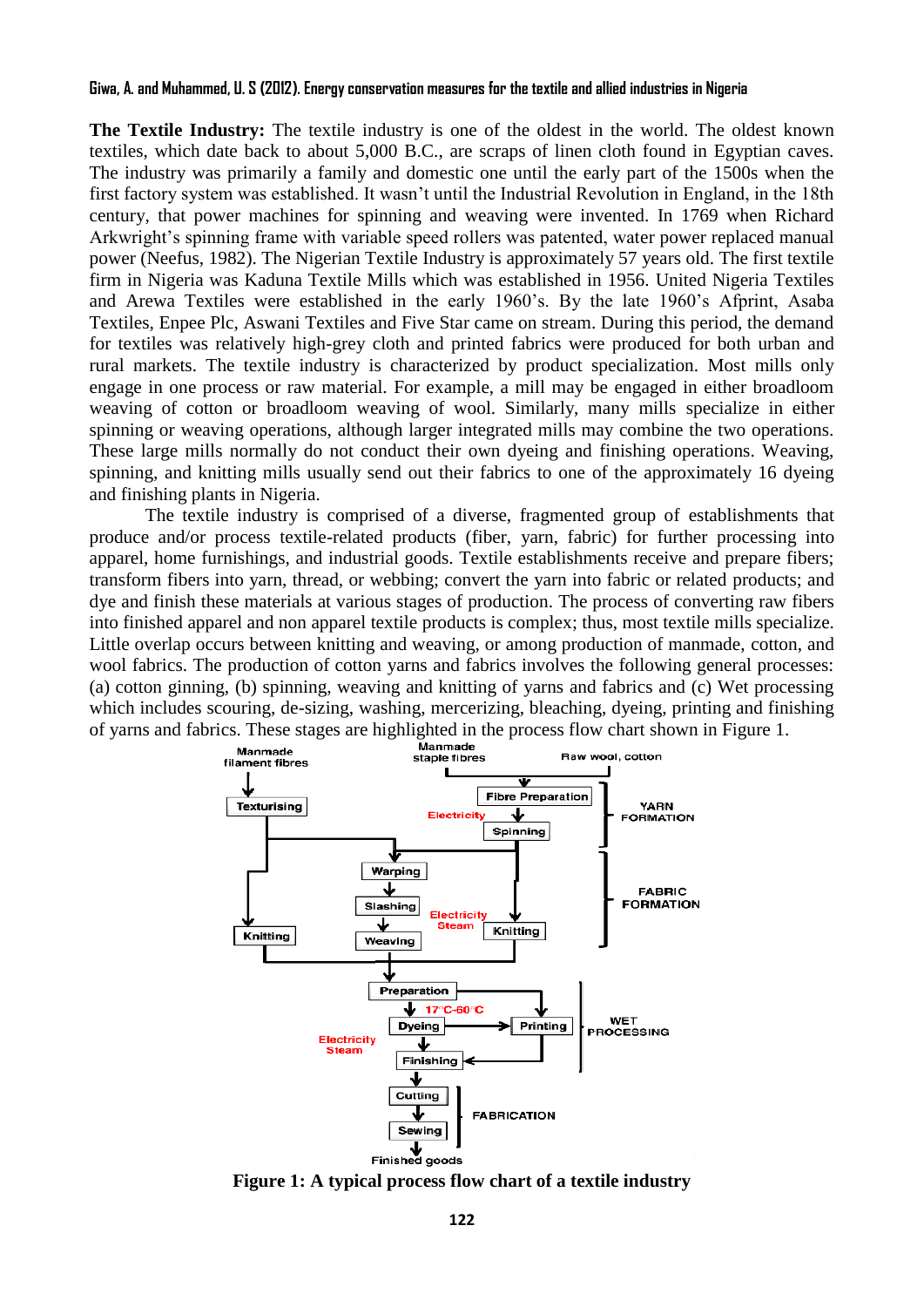**Energy use in main textile operations:** Within the textile industry, different sources of energy are used for different purposes: electricity is mostly used as a power source for machinery, cooling and temperature control systems, lighting, office equipment, etc., and natural gas as a fuel for boilers. Table 1 depict the average percentage of energy consumption for selected operations in a major textile industry.

| Product                        | Process                               | Energy consumption (%) | Energy use            |
|--------------------------------|---------------------------------------|------------------------|-----------------------|
| Spinning mill                  | Mixing/opening                        | 7.5                    | Electricity           |
|                                | Carding                               | 8                      |                       |
|                                | Combing                               | 5                      |                       |
|                                | Drawing/roving                        | 4                      |                       |
|                                | Ring spinning                         | 30                     |                       |
|                                | Finishing                             | 6.5                    |                       |
|                                | Air conditioning                      | 39                     |                       |
| Weaving shed                   | Woven fabric                          | 32                     | Electricity and steam |
|                                | Denim                                 |                        |                       |
|                                | Woven towel                           | 30                     |                       |
|                                | Knitted                               | 30                     | Electricity           |
| Dyeing, Printing and Finishing | Filling and heating of the bath water | 9                      | Electricity and steam |
|                                | Bleaching                             | 22                     | Electricity           |
|                                | Washing                               | 41                     | Electricity and steam |
|                                | Dyeing                                | 16                     |                       |
|                                | Printing                              | 13                     | Electricity and steam |
|                                | Softening                             | 12                     |                       |

| Table 1: Average percentage of energy consumption for selected operations in the textile industry |  |
|---------------------------------------------------------------------------------------------------|--|
|---------------------------------------------------------------------------------------------------|--|

Source: BLU *et al*. 2000, Intelligent Energy Europe 2006 and interviews with members of the Textile Associations.

In general, the amount of electricity consumed in each piece of equipment varies according to the type of machinery and the factory scale and therefore cannot be treated in a standardised manner. As one report suggests (UNIDO, 1992), the generally accepted average values are 3.5 kWh/kg for a single heater system, 5.0 kWh/kg for a double-heater system and boiling temperatures around 90°C in Soft flow/Jet dyeing/Jigger. Dyeing may be carried out at any temperature between 60 and 130°C depending upon the type of fabric to be dyed and the machine to be used (BLU, 2000, IEE, 2006; WBG, 2007). A brief description of textile processes, indicating where energy is used, is given below:

*Spinning (includes opening, carding, combing/drawing, roving, spinning, and winding)***:** The fibre is first opened and cleaned. The trash is removed, and a lap or sheet of fibre is produced. Carding converts the lap to a parallel sliver, removing more of the trash and some lint. The fibres collected at the end of the card in the form of a filmy web are condensed into a card sliver of about 25 mm in diameter (BTTG, 1999). The sliver is then delivered into a tall can. In drawing, the card sliver is drafted down to an intermediate roving. In ring spinning, a fine sliver of fibres is fed downwards from a roving bobbin through a drafting zone, which drafts out the strand of fibres to the correct thickness; the electricity is consumed in driving the spindles, packaging, spinning, drafting, and operating the lifting and cleaning mechanisms. This process requires air conditioning since in an ideal working environment the temperature must be less than 30°C (UNIDO, 1992; BLU *et al*., 2000).

*Weaving (includes beaming, warp sizing, fabric/carpet weaving, and others)***:** At this stage, cotton and some manmade warp yarns are sized to improve their strength and to minimise breakage. The size is squeezed into the threads as they pass between rollers, and drying is achieved by large steam-heated cylinders. Typical weave structures are calico or plain weave; twill weaves, which produces diagonal lines in the fabric; satin weave, which is predominantly weft-faced with a smooth surface; and figured patterns made on a Jacquard loom. A carpet is essentially a heavy pile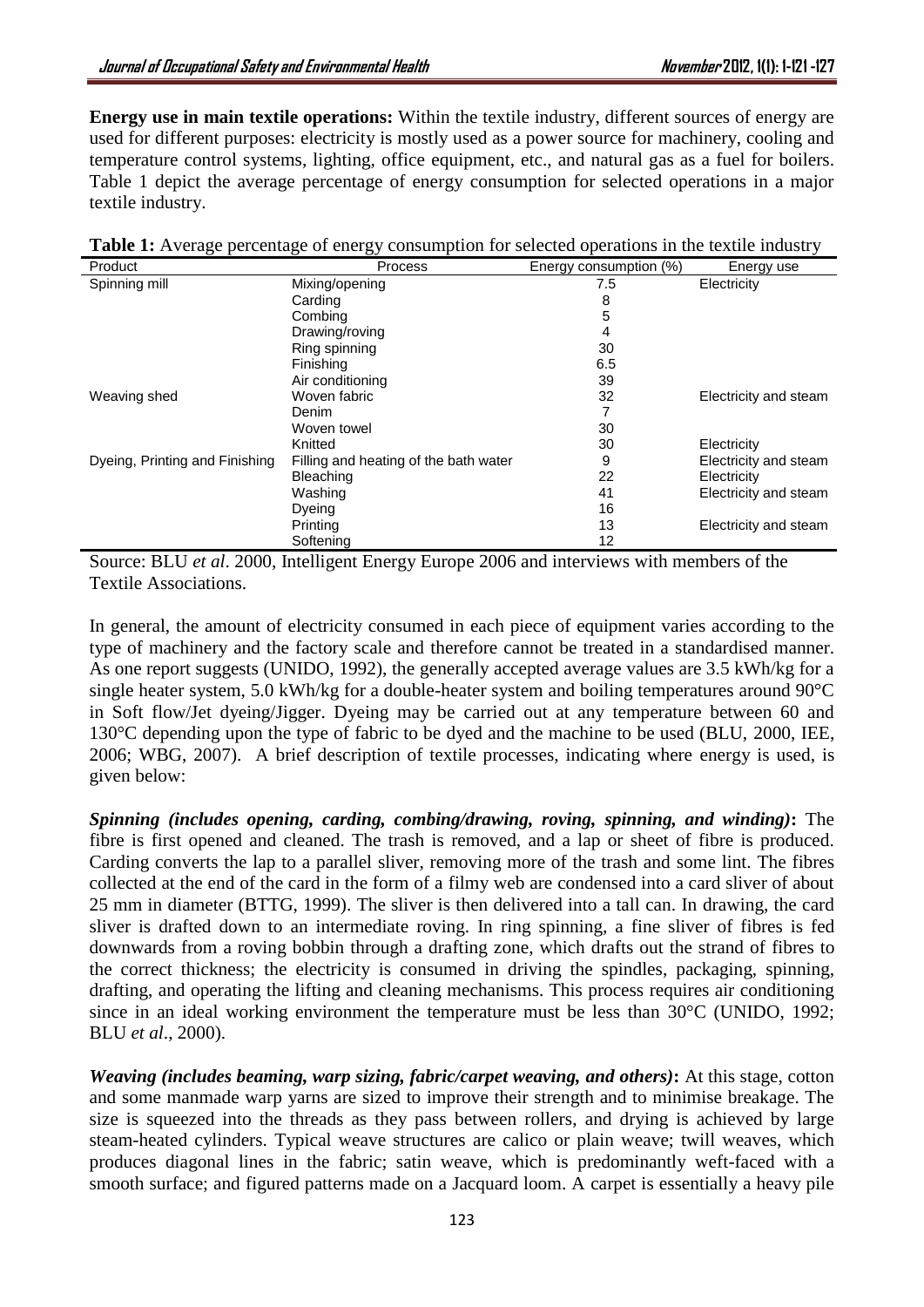## **Giwa, A. and Muhammed, U. S (2012). Energy conservation measures for the textile and allied industries in Nigeria**

fabric with vertical tufts or loops held in place with a backing material (EPA, 1997). The amount of energy consumed by each loom during its weaving operation can be estimated from the motor capacity and weaving speed.

**Knitting (includes texturing, winding, warping, and knitting):** Manmade yarn is textured by twisting the yarn and by heat, setting it into place before cooling and untwisting. Knitting machines are either circular or flat bed. The use of electricity depends on the type of machinery and capacity.

*Dyeing (includes atmospheric, pressure, and pad dyeing systems***):** There is a wide range of machines and processes available for dyeing fibre, yarns, staple, tow, fabric, and garments. Dyeing can be done continuously or batch-wise, at pressure or in open vessels. The process chosen depends on the nature of the textile, the type of dyestuff, and the end use. Heat is applied via a steam coil, and the dye liquor is forced through the package in a two-way flow pattern until the correct shade has been achieved at temperatures of between 120 and 130°C (BTTG, 1999). The consumption of energy is linked to the dye bath ratio, which depends on the type of dye, the dyeing system, and the affinity of the dyes for the fibres.

The finishing process consists of many interwoven unit operations, and it is a well-known fact that the process generally goes through repeated wet stages. The heat balance of a unit operation can mainly be considered as the difference between the total supplied heat on one hand and the sum of the heat required by the system and various forms of heat losses on the other.

*Energy efficiency analysi***s:** The main electricity energy use equipment includes: dynamic facilities, air compressors, spinning frames and refrigerators, which are responsible for 57.0%, 17.0%, 5.4% and 1.0%, respectively, of total energy use (Chan *et al*., 2007). The main thermal energy use equipments are steam boilers, thermal oil boilers and dyeing machines.

- (a) **Air compressor:** Three types in common used are: reciprocal type, screw type and centrifugal type. For most applications, flow and pressure considerations will restrict the choice of compressor, with cost (and hopefully efficiency) being the determining factors (Falkner, 2009). During the air compressor operation process, only 60% of the total energy input is applied to the manufacturing process, 30% energy consumption is surge and leakage and the other 10% wasted is caused by poor control. In general, the compressor has to work more than it ought to, in order to maintain pressure in the compressed air line, which leads to a higher electricity consumption than is necessary. Therefore, system controls are one of the most important elements of a compressed air system, and also a central factor in air compressor system efficiency.
- (b) **Spinning frames:** The yarn manufacturing process includes: mowing, carding, combing, ironing, roving, spinning and vending. In the steps of yarn production, the staple fibers are fed to the spinning frames, after passing through the blow room (opening and cleaning) and the carding frame, drawing frame and flyer (separation of individual fibers, parallelization and formation of a fiber tape). The finished yarn is produced by drawing and rotating operations. The spinning step accounts for 55.6% of total energy use in the yarn manufacturing process. Energy use of spinning frames is high due to conventional drive systems in different sections of the machine. High-speed spinning frames with modified system, including: motor drive system, transmission of motion and spindle drive system provide significant improvement in energy conservation along with reduction in noise level and vibration (Basu *et al*., 2003).
- (c) **Refrigerators:** There are a wide range of refrigerators available, depending on style and use. Energy use per unit product is significantly influenced by the efficiency of the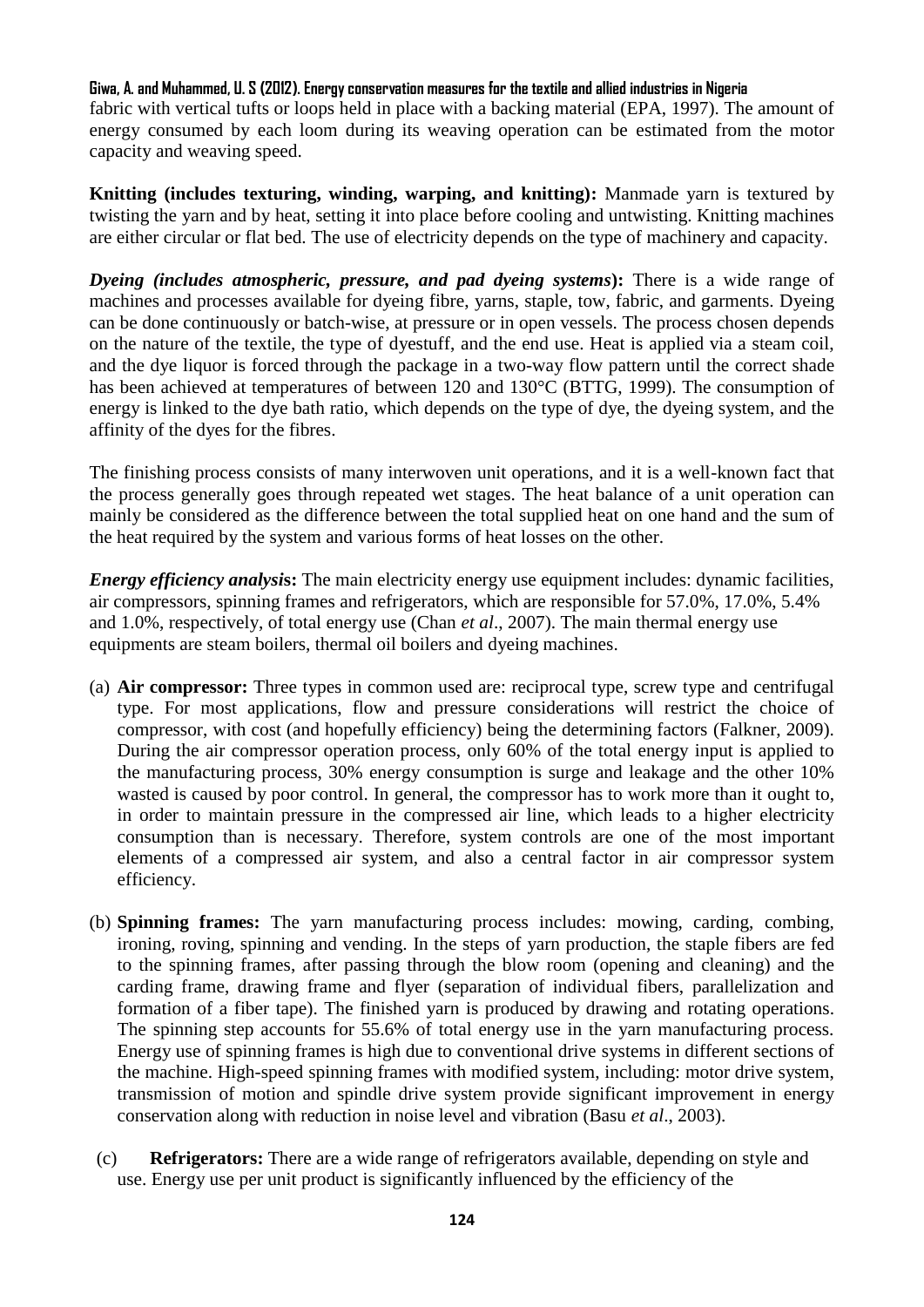refrigerators. The efficiency of the old equipment is around 0.8–1.1 kWh/RT (Refrigeration Ton) with appropriate chiller capacity. If old equipment is replaced with a high efficiency type (0.6–0.65 kWh/RT), the energy conservation potential should be over 25%.

- (d) **Dyeing machines:** Nowadays, overflow dyeing machines are still being widely used in the knitted fabrics segment. The conventional over-flow machines consume a large amount of water, electricity, steam and chemicals, which lead to high cost of wastewater treatment, as well as serious environmental pollution. If old equipment was replaced with new type (highspeed dyeing machine), heating steam energy would be saved by a small dye bath rate realized by circulating the cloth at a high speed, and increasing its contact with the dyestuff. Therefore, with a high-speed dyeing machine equipped with an inverter type variable-speed pump, which generates a power consumption variable in function of the torque of the motor, the energy saving potential could reach 20–40%.
- (e) **False twist machine:** For the false twist machine, the energy efficiency depends on operating schedules, maintenance, machine vintage and other factors with negligible impact on energy efficiency. In general, the energy efficiency of the false twist machine is between 646 and 2152 kWh (kilowatt per hour) per metric tons for 75 denier 5 product, 557–924 kWh per metric tons for 150 denier product and 469–1400 kWh per metric tons for 300 denier product.
- (f) **Stenter setting machine:** A stenter setting machine provides fabric stability, preventing it from shrinking. The machine is mainly used in the stenting and heat setting of pure cotton, polyester cotton and other blended fabrics, as well as various knitted fabrics. Each processing station comprises several regulating units and a winding device. Energy use of the stenter setting machine is usually determined by the efficiency of the thermal oil boiler.

At present, the energy efficiency of the stenter setting machine is around 85.6 LOE per thousand yard textile product. In general, the discharge temperature of the stenter setting machine is around 1701C and the operating temperature setting is about 2001C. This will cause 90% heat loss into the atmosphere. However, for the newest type stenter setting machine, the energy efficiency will be reduced to 60 LOE per thousand yard textile product, if the operating temperature setting is under 1801C.Fig. 6shows the energy efficiency distribution of the stenter setting machine.

# **Energy conservation technologies in textile industry**

The energy conservation technology and potential for the textile industry can be categorized according to the support and production process based on the article by Trygg and Karlsson (2005). The production processes produce products, while the support processes support production.

## **(1) Support process**

- (a) Air conditioning system: Reduce the use of cooling water under low load and increase the cold water outlet temperature setting.
- (b) Air compressor system: A well-known problem with air compressor systems is leakage. Leakage means that the compressor has to work more than it ought to in order to maintain pressure in the compressed air line, which leads to a higher electricity consumption than is necessary (Trygg and Karlsson, 2005). If an air compressor system is converted to a system with electrically powered tools, an air-free chiller is installed and a screw type air compressor is used to replace the centrifugal type, the coefficient of utilization would be raised.
- (c) Lighting system: If daylight is used as an alternative light source, lighting energy consumption would be reduced (Kim and Kim, 2007). Moreover when traditional fluorescent lighting is replaced with high frequency (HF) fluorescent lighting, or mercury lighting is changed to high-pressure sodium or ceramic metal lamp; this should also save lighting energy.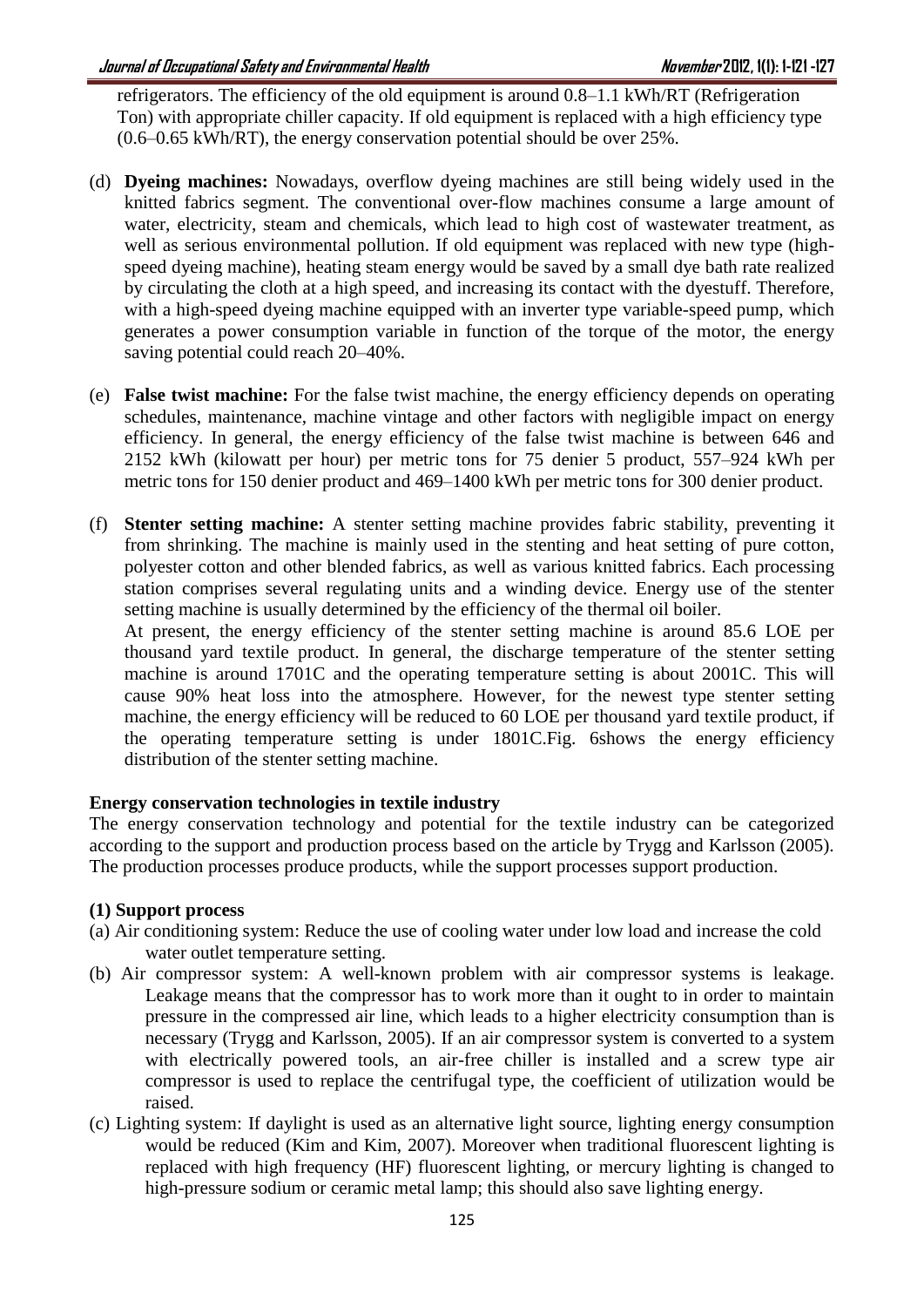#### **Giwa, A. and Muhammed, U. S (2012). Energy conservation measures for the textile and allied industries in Nigeria**

(d) Fans, pumps and motors: Electricity use should be saved if the motor is switched to an energyefficient motor-driven system. Moreover variable frequency drives are an excellent choice for adjustable-speed drive users, because they allow operators to fine-tune processes, while reducing costs for energy and equipment maintenance in the heating, ventilating and airconditioning of buildings (Jayamaha, 2006; Teitel *et al*., 2008). The electricity usage could be reduced if motors are combined with frequency control.

#### **(2) Production process**

- (a) Process control system: Fuel oils and electricity should be saved if high-speed dyeing machines and high-speed spinning frames are used. If idle machines are monitored or operating hours reduced, this also could reduce energy use. By the way, old equipment should be upgraded or replaced as this is a cost effective method in terms of energy saved and lower costs.
- (b) Electrical system: The total capacity could be decreased and still meet the demands of production, since the capacities of energy users were over-dimensioned. Furthermore, the power factor can be improved on the low-voltage side. Energy-saving measures are adopted for the power converter.
- (c) Boiler system: Adding inverters to blowers of the boiler could save electricity. Other energy conservation measures such as controlling the discharge oxygen concentration and minimizing excess air, recycling the cooling water and waste heat, and lowering the discharge temperature to below the original design setting, are effective.

## **Conclusion**

This paper presented an analysis of the Nigeria textile industries in terms of energy consumption and energy efficiency. This paper presented a set of guidelines and strategies for the textile industry that could reduce the expenditure on power generation or use. These strategies question the current industrial system and open views to new efficient energy conservation possibilities inside this industry.

### **Recommendation**

Increasing energy efficiency is an important strategy for reducing capital. Consequently, energy research institutes and governmental energy departments in various states in the nation should be committed to developing methods for assessing energy efficiency; these can be used as references for policy-making. Additionally, energy utilization status can be compared among different states to achieve the common aim of reducing expenditure on power generation.

#### **References**

- Anderson, S.T., Newell, R.G., 2004. Information programs for technology adoption: the case of energy-efficiency audits. Resource and Energy Economics 26, 27–50.
- Basu, A., Sivaramakrishnan, A., Illango, G., Kumaravel, V., Vasantkumar, N., 2003. Development of SITRA high performance jute flyer spinning frame. Interna-tional JUTE Study Group. Available from:/www.jute.orgS.
- Bayerisches LandesamtfürUmwelt (BLU), Enviro TexGMBH. CO2-Mindenrungspoten-ziale durch rationalle Energiennutzung in der Textilveredelungsindustrie; 2000.
- Blok, K., Worrell, E., Cuelenaere, R., Turkenburg, W., 1993. The cost effectiveness of CO2 emission reduction achieved by energy conservation. Energy Policy 21, 656–667.
- British textile technology group (BTTG). Textile Processing Techniques. Report 3. Ref: S5471; 1999.
- Chan, D.Y.L., Yang, K.H., Hsu, C.H., Chien, M.H., Hong, G.B., 2007. Current situation of energy conservation in high energy-consuming industries in Taiwan. Energy Policy 35, 202–209.
- Chan, D.Y.L., Yang, K.H., Lee, J.D., Hong, G.B., 2010. The case study of furnace use and energy conservation in iron and steel industry. Energy 35, 1665–1670.
- Christoffersen, L.B., Larsen, A., Togeby, M., 2006. Empirical analysis of energy management in Danish industry. Journal of Cleaner Production 14, 516–526.
- Environmental Protection Agency (EPA). Profile of the textile industry. EPA/310-R-97-009; 1997.